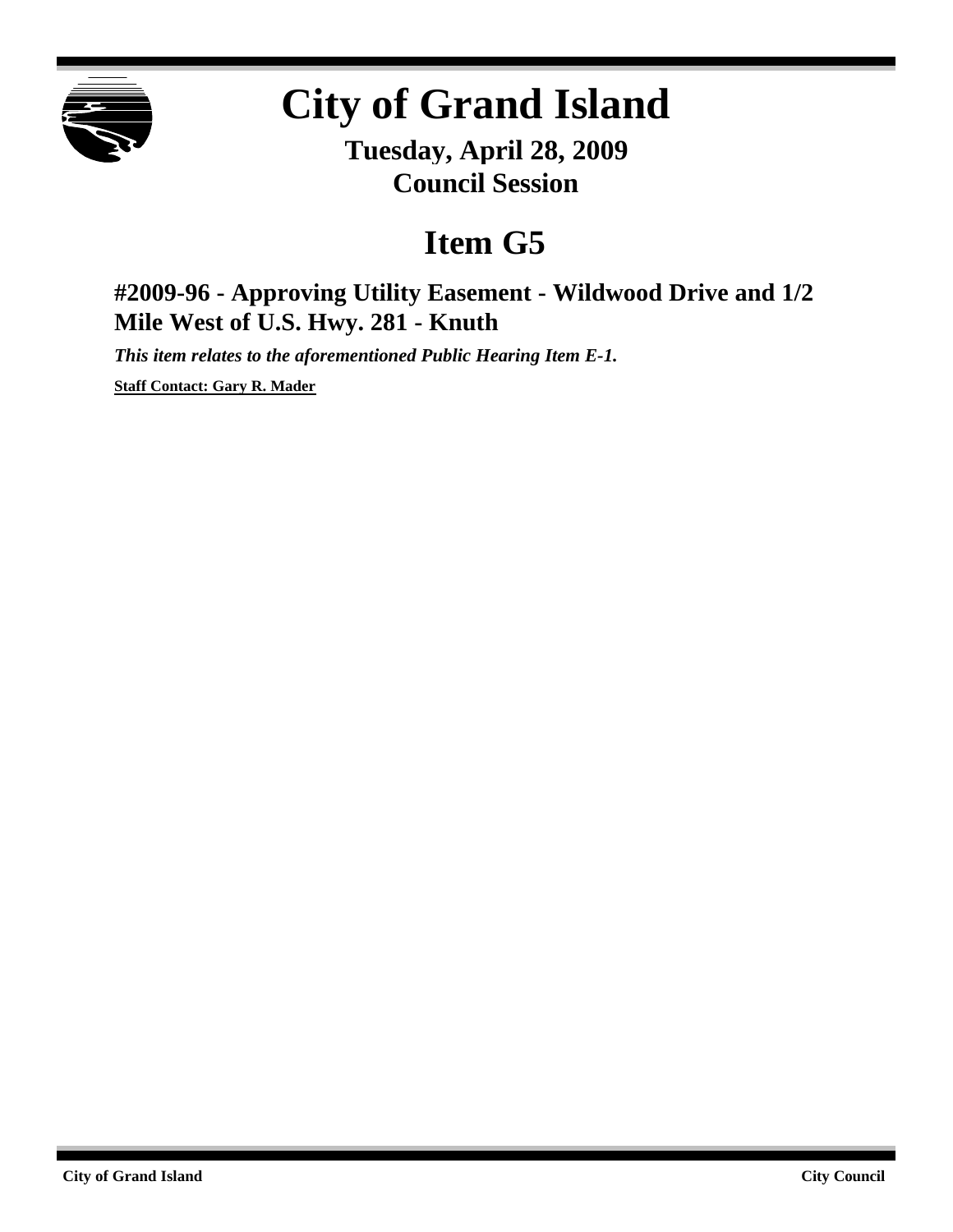## R E S O L U T I O N 2009-96

WHEREAS, a public utility easement is required by the City of Grand Island, from Larry and Karen Knuth, to survey, construct, inspect, maintain, repair, replace, relocate, extend, remove, and operate thereon, public utilities and appurtenances, including lines and transformers; and;

WHEREAS, a public hearing was held on April 28, 2009, for the purpose of discussing the proposed acquisition of an easement located in Hall County, Nebraska; and more particularly described as follows:

Commencing at the southwest corner of the West Half of the Southeast Quarter (W1/2, SE1/4) of Section One (1), Township Ten (10) North, Range Ten (10) West of the 6th P.M., Hall County, Nebraska; thence northerly along the westerly line of said West Half of the Southeast Quarter (W1/2, SE1/4) on an assumed bearing of  $N00^{\circ}07'28''W$ , a distance of forty (40.0) feet to the southwest corner of Lot One (1) Knuth Subdivision; thence easterly along the southerly line of said Lot One (1) N87°53'14"E, a distance of twenty five (25.0) feet to the ACTUAL

Point of Beginning; thence northerly along the easterly line of a twenty five (25.0) foot wide Utility and Access Easement N00°07'28"W, a distance of three hundred sixty four (364.0) feet; thence easterly along the southerly line of a Utility Easement N87°53'14"E, a distance of ten (10) feet; thence S00°07'28"E, a distance of three hundred sixty four (364.0) feet to the southerly line of said Lot One (1); thence westerly along the southerly line of said Lot One (1) S87°53'14"W, a distance of ten (10.0) feet to the said Point of Beginning.

The above-described easement and right-of-way containing a total of 0.084 acres, more or less, as shown on the plat dated 4/9/2009, marked Exhibit "A", attached hereto and incorporated herein by reference,

NOW, THEREFORE, BE IT RESOLVED BY THE MAYOR AND COUNCIL OF THE CITY OF GRAND ISLAND, NEBRASKA, that the City of Grand Island be, and hereby is, authorized to acquire a public utility easement from Larry J. Knuth and Karen L. Knuth, on the above-described tract of land.

- - -

Adopted by the City Council of the City of Grand Island, Nebraska, April 28, 2009.

Margaret Hornady, Mayor

\_\_\_\_\_\_\_\_\_\_\_\_\_\_\_\_\_\_\_\_\_\_\_\_\_\_\_\_\_\_\_\_\_\_\_\_\_\_\_

Attest:

RaNae Edwards, City Clerk

\_\_\_\_\_\_\_\_\_\_\_\_\_\_\_\_\_\_\_\_\_\_\_\_\_\_\_\_\_\_\_\_\_\_\_\_\_\_\_

| Approved as to Form            | ¤ |
|--------------------------------|---|
| April 23, 2009 ¤ City Attorney |   |